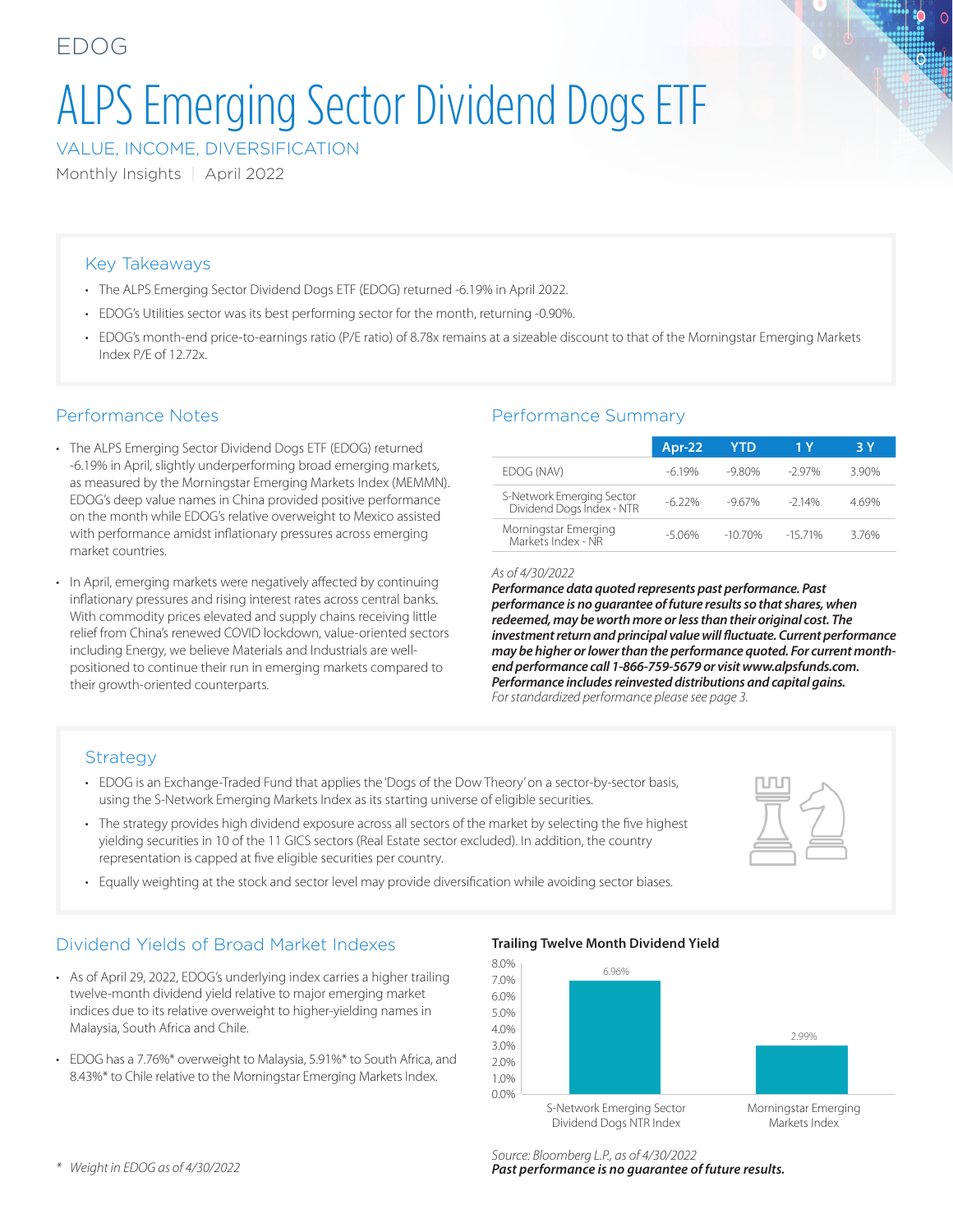# EDOG Monthly Insights | April 2022 ALPS Emerging Sector Dividend Dogs ETF

#### Contribution to Return by Sector

- Last month, EDOG saw names within its Utilities sector assist with performance, while its largest detractors stemmed from its Consumer Discretionary and Materials sectors. Within EDOG's Utilities sector, Huadian Power Intl Corp. (1071 HK, 2.02% weight\*), a China based provider of electricity, rose over 13% after the company beat EPS estimates despite higher input costs.
- Additionally, Utilities sector name and electricity producer, Centrais Electricas BR (EBR US, 2.44% weight\*), gained nearly 5%, moving higher after Brazil's Energy Minister calmed fears of a disruption in the company's privatization, stating the upcoming Presidential election in October would not be a risk for the state-controlled company's deal.
- Within EDOG's Materials sector, Eregli Demir Ve Cellik Fabrik (EREGL TI, 1.93% weight\*), a Turkey based steel producer, gained 2.14% last month, driven by expectations of strong steel output and pricing power for producers in Europe.

#### **Contribution to Return by Sector**



*Source: Bloomberg L.P., as of 4/30/2022 Past performance is no guarantee of future results.*

## Contribution to Return by Country

- China (+0.11%) was the largest contributor to return by country for EDOG, while Chile (-1.34%) was the largest detractor.
- Within EDOG's China allocation, the top two total returns by sector were Utilities (+13.47%) and Energy (+0.60%).
- China based producer of rail systems and communication signals, China Railway Signal (3969 HK, 1.99% weight\*), gained 5.82% following the China State Council's pledge to support operations in transportation and logistics by allowing tax exemptions through 2022.

#### **Contribution to Return by Country**



*Source: Bloomberg L.P., as of 4/30/2022 Past performance is no guarantee of future results.*

#### Price Multiples

|                             | <b>EDOGX Index</b> |               | <b>Morningstar</b><br><b>Emerging</b><br><b>Markets Index</b> |               |  |  |
|-----------------------------|--------------------|---------------|---------------------------------------------------------------|---------------|--|--|
|                             | Current            | 3 Year<br>Avg | Current                                                       | 3 Year<br>Avg |  |  |
| Price/Earnings Ratio        | 8.78x              | 12.34x        | 12.72x                                                        | 14.48x        |  |  |
| Price/Book Ratio            | 1.39x              | 1.48x         | 1.57x                                                         | 1.58x         |  |  |
| Price/Cash Flow Ratio       | 5.47x              | 5.35x         | 8.39x                                                         | 6.78x         |  |  |
| Trailing Twelve Month Yield | 6.96%              | 5.76%         | 2.99%                                                         | 1.32%         |  |  |
| EDOG 30-Day SEC Yield       | 5.33%              |               |                                                               |               |  |  |

*Source: Bloomberg L.P., as of 4/30/2022*

*Past performance is no guarantee of future results.*

#### Valuation Update

- EDOG's underlying index, EDOGX, has a dividend yield of 6.96%, which far exceeds a comparable benchmark yield for the Morningstar Emerging Markets Index (MEMMN) of 2.99%.
- The current P/E ratio on the S-Network Emerging Sector Dividend Dogs Index currently sits below its three-year average as of April 29, 2022.

*\* Weight in EDOG as of 4/30/2022*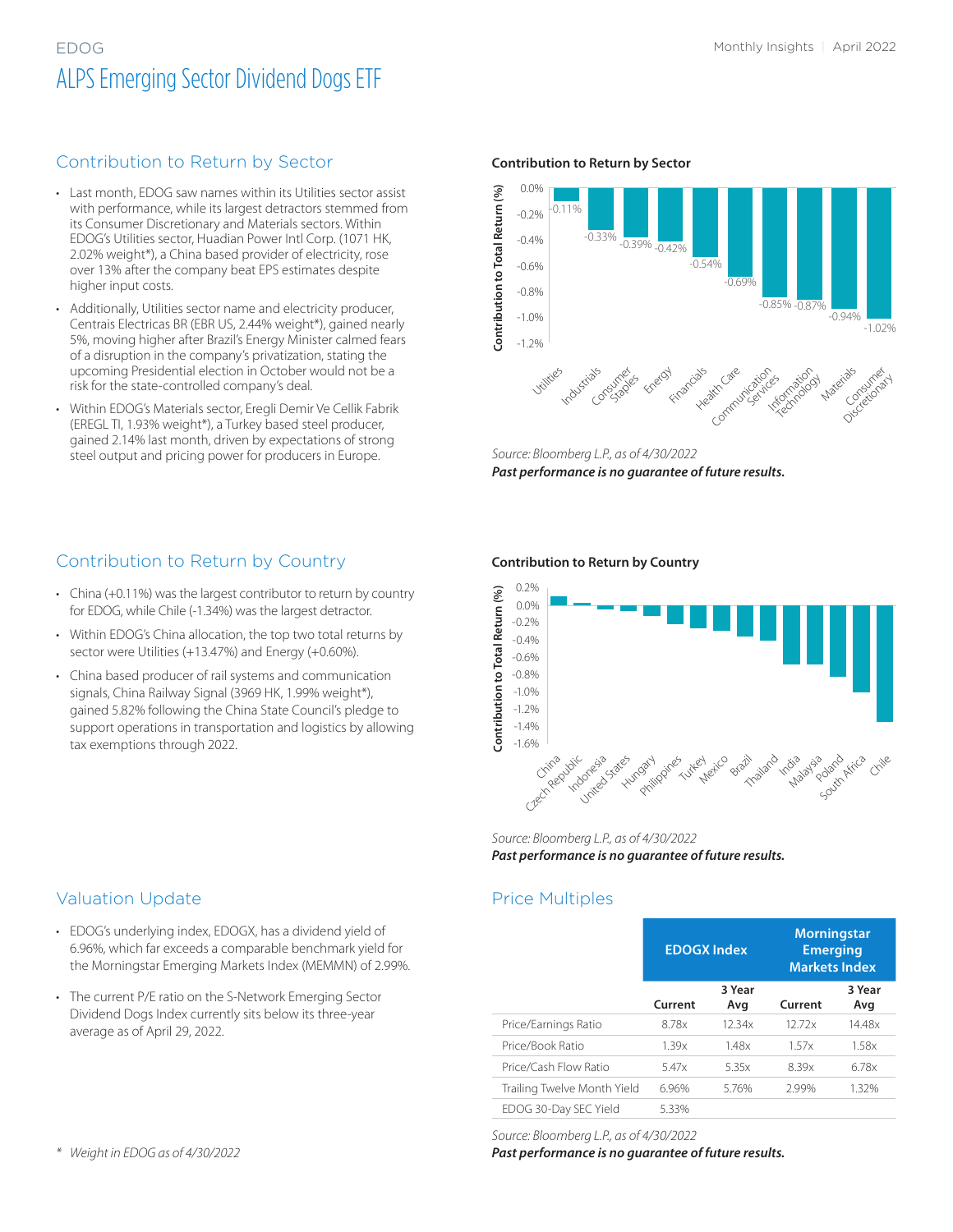#### ALPS Emerging Sector Dividend Dogs ETF (EDOG) Performance

|                                                     | <b>Cumulative</b><br>as of 4/30/2022 |           |            | <b>Annualized</b><br>as of 3/31/2022 |        |       |       |                 |
|-----------------------------------------------------|--------------------------------------|-----------|------------|--------------------------------------|--------|-------|-------|-----------------|
| <b>Total Returns</b>                                | 1 M                                  | 3M        | <b>YTD</b> | SI <sup>1</sup>                      | 1Y     | 3Y    | 5 Y   | SI <sup>1</sup> |
| NAV (Net Asset Value)                               | $-6.19%$                             | $-9.43\%$ | -9.80%     | 19.77%                               | 5.30%  | 6.95% | 4.39% | 3.10%           |
| Market Price                                        | $-6.29%$                             | -9.90%    | $-9.61\%$  | 19.38%                               | 5.12%  | 6.94% | 4.22% | 3.07%           |
| S-Network Emerging Sector Dividend Dogs Index - NTR | $-6.22\%$                            | $-9.37\%$ | -9.67%     | 28.00%                               | 6.16%  | 7.81% | 5.19% | 3.96%           |
| Morningstar Emerging Markets Index - NR             | $-5.06\%$                            | -8.67%    | $-10.70\%$ | 41.88%                               | -8.57% | 6.23% | 6.60% | 5.14%           |

*Performance data quoted represents past performance. Past performance is no guarantee of future results so that shares, when redeemed, may be worth more or less than their original cost. The investment return and principal value will fluctuate. Current performance may be higher or lower than the performance quoted. For current month-end performance call 1-866-759-5679 or visit www.alpsfunds.com. Performance includes reinvested distributions and capital gains.*

*Market Price is based on the midpoint of the bid/ask spread at 4 p.m. ET and does not represent the returns an investor would receive if shares were traded at other times. <sup>1</sup> Fund inception date: 3/27/2014*

*Total Operating Expenses: 0.60%*

#### Top 10 Holdings

| Centrais Eletricas Brasileiras SA         | 2.44% |
|-------------------------------------------|-------|
| Ford Otomotiv Sanayi AS                   | 2.39% |
| China Shenhua Energy Co Ltd               | 2.32% |
| CFZ AS                                    | 2.29% |
| Grupo Aeroportuario del Sureste SAB de CV | 2.24% |
| <b>JBS SA</b>                             | 2.17% |
| Enka Insaat ve Sanayi AS                  | 2.17% |
| BIM Birlesik Magazalar AS                 | 2.15% |
| Kimberly-Clark de Mexico SAB de CV        | 2.13% |
| Engie Brasil Energia SA                   | 2.12% |

*Source: Bloomberg L.P., as of 4/30/2022, subject to change Daily holdings are available at www.alpsfunds.com.*